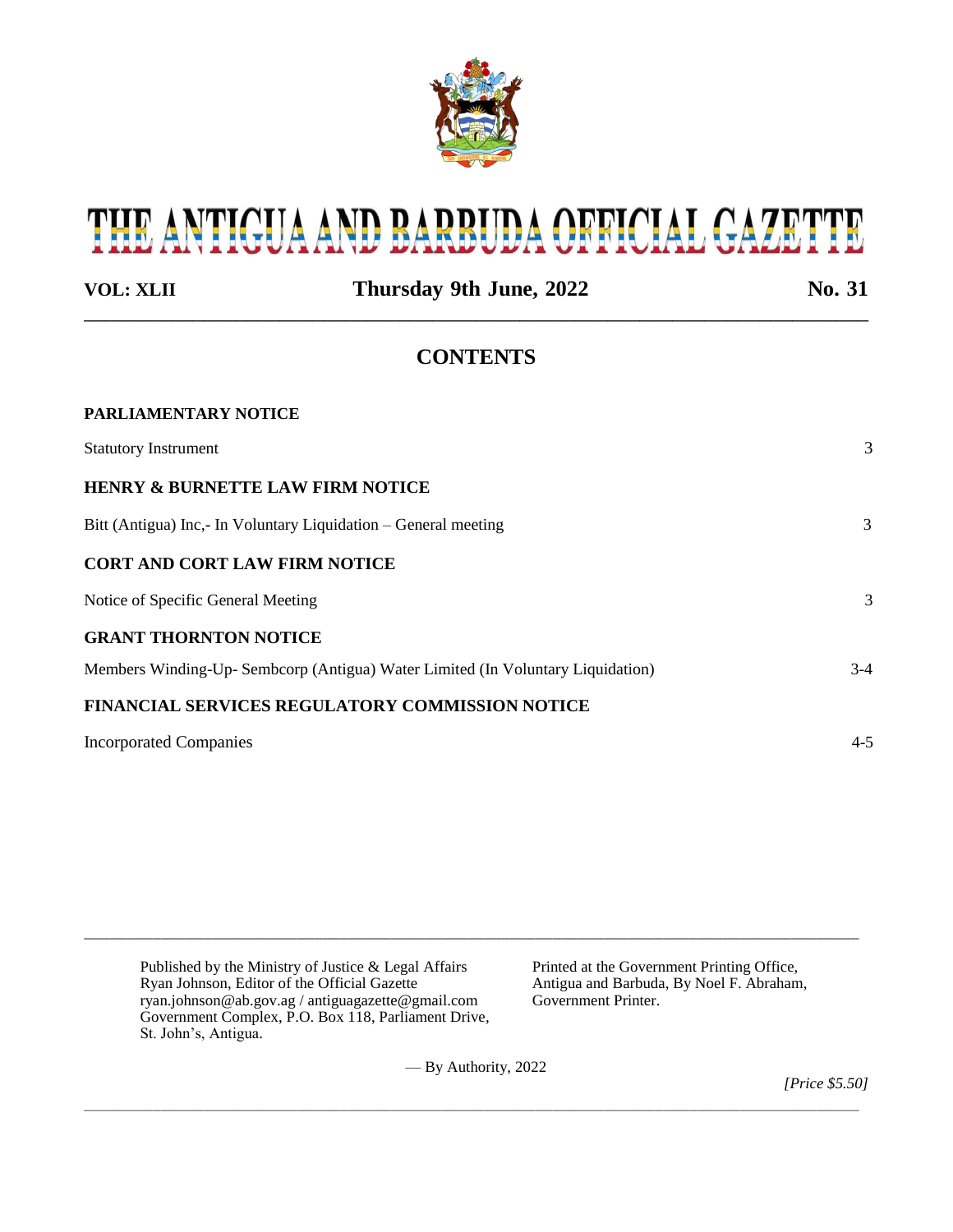#### **PUBLICATION WITHIN THE OFFICIAL GAZETTE**

The Official Gazette, the official newspaper of the Government of Antigua and Barbuda, is published every Thursday either online or in print form at the Government Printery.

#### **Notice Submissions and Style**

Notices for publication and related correspondence should be addressed to Mr. Ryan Johnson, Editor of the Official Gazette, at the following email addresses: **ryan.johnson@ab.gov.ag / antiguagazette@gmail.com**

That is the preferred method of communication for **all** correspondence (especially when sending Notices/information which must be sent in Microsoft Word format) to be published in the Gazette.

Letter headings should be addressed to: Mr. Ryan Johnson Editor of the Official Gazette Ministry of Justice & Legal Affairs Parliament Drive Queen Elizabeth Highway P.O. Box 118 Antigua

Microsoft Word is the preferred format for notice submissions. Please do not send notices only in PDF format as errors may occur when converting to Word. Image files should be sent in JPG or PNG format.

"Therefore, please send all notice submissions in the Microsoft Word format and a PDF version of such Notice only where there are signatures to be included in the notice submission (document)." This applies to all institutions including governmental, financial and other commercial institutions. Additionally, for the security purposes of any financial information being sent, the institution's Information Technology (IT) personnel can lock the information as a JPEG in a Microsoft Word document and send the information to the Editor in that prescribed manner.

The Gazette Department reserves the right to apply its in-house style to all notices. Any corrections which are related to style will be made at the discretion of the Editor for reasons of consistency.

#### **Deadlines**

The deadline for submitting notices for publication in the principal edition is midday Monday on every week for all commercial and Government notices, in the week of publication.

\*Late notices may be accepted at the discretion of the Editor.

The deadline for cancelling notices in the principal edition is 12.00 midday Wednesday. Please call the Gazette Office immediately to cancel a notice, and confirm by email.

#### **Advertising Rates**

Publication Fee \$106.20 Eastern Caribbean Dollars. Annual Subscription Fee: \$215 Eastern Caribbean Dollars

\*Advertising rates are not negotiable.

Antigua and Barbuda Official Gazettes are published directly online at [www.gazette.gov.ag](http://www.gazette.gov.ag/)

All editions are also available on subscription from the Antigua and Barbuda Government Printery, St. John's, Antigua (telephone: (268) 562-5168/ (268) 462-0510).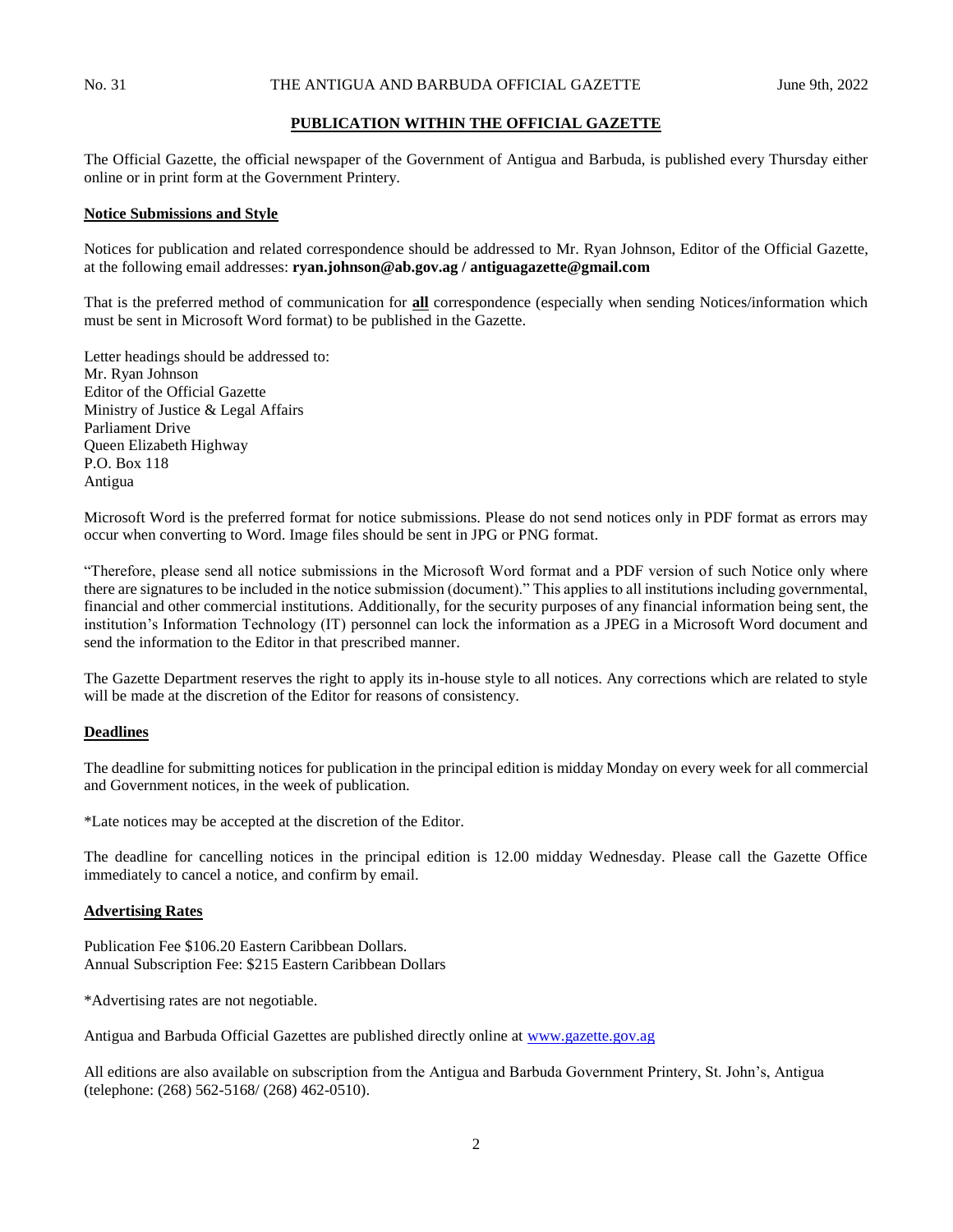# **NOTICES**

No. 20

The following STATUTORY INSTRUMENT is circulated with this Gazette and forms part thereof:

## **STATUTORY INSTRUMENT**

No. 23 of 2022, "Vehicles and Road Traffic (Enforcement and Administration) Order, 2022"

*5pp Price \$2.25*

*Henry and Burnette Law Firm*

Antigua and Barbuda

*\_\_\_\_\_\_\_\_\_\_\_\_\_\_\_\_\_\_\_\_\_\_\_\_\_\_\_\_\_\_\_\_\_\_\_\_\_\_\_\_\_\_\_\_\_\_\_\_\_\_\_\_\_\_\_\_\_\_\_\_\_\_\_\_\_\_\_\_\_\_\_\_\_\_\_\_\_\_\_\_\_\_\_\_\_\_\_\_\_\_\_\_\_\_\_\_\_\_\_\_*

In the Matter of The Companies Act, No. 18 of 1995 and In the Matter of Bitt (Antigua) Inc., in Voluntary Liquidation.

#### **NOTICE**

#### **To: The Registrar of Companies**

Notice is hereby given to the members of Bitt (Antigua) Inc. in Voluntary Liquidation that a general meeting will be held on Saturday 11<sup>th</sup> July, 2022 to be held at 13 Church Street in the City of Saint John in Antigua and Barbuda at 9:00 am to show how the winding up has been conducted and present the audited accounts as at 17<sup>th</sup> March, 2021. Take Notice that this will be a final meeting and dissolution of the Company pursuant to Section 438 of the Companies Act.

Dated the 22nd day of March, 2022

**Sgd. C. Debra Burnette,** *Liquidator. \_\_\_\_\_\_\_\_\_\_\_\_\_\_\_\_\_\_\_\_\_\_\_\_\_\_\_\_\_\_\_\_\_\_\_\_\_\_\_\_\_\_\_\_\_\_\_\_\_\_\_\_\_\_\_\_\_\_\_\_\_\_\_\_\_\_\_\_\_\_\_\_\_\_\_\_\_\_\_\_\_\_\_\_\_\_\_\_\_\_\_\_\_\_\_\_\_\_\_\_*

*Cort and Cort Law Firm Notice*

#### **Notice of Specific General Meeting**

### **BCB International Inc.**

Registered Office: 44 Church Street, St. John's, Antigua

#### **NOTICE**

Notice is hereby given that a General Meeting of the Shareholders of BCB International Inc. with the Liquidator Gabriella Howell will be held on 4<sup>th</sup> July, 2022 at 10:00 a.m. via Zoom. The Meeting shall be held to discuss the Financial Statements and Winding Up of the Company.

**Gabriella Howell Liquidator** *\_\_\_\_\_\_\_\_\_\_\_\_\_\_\_\_\_\_\_\_\_\_\_\_\_\_\_\_\_\_\_\_\_\_\_\_\_\_\_\_\_\_\_\_\_\_\_\_\_\_\_\_\_\_\_\_\_\_\_\_\_\_\_\_\_\_\_\_\_\_\_\_\_\_\_\_\_\_\_\_\_\_\_\_\_\_\_\_\_\_\_\_\_\_\_\_\_\_\_\_*

*Grant Thornton Notice*

# **In the matter of the Companies Act 1995**

**and**

#### **In the matter of Sembcorp (Antigua) Water Limited (In Voluntary Liquidation), members winding-up.**

At a General Meeting of the above-named company duly convened and held on 23rd May 2022, the following Special resolution was duly confirmed.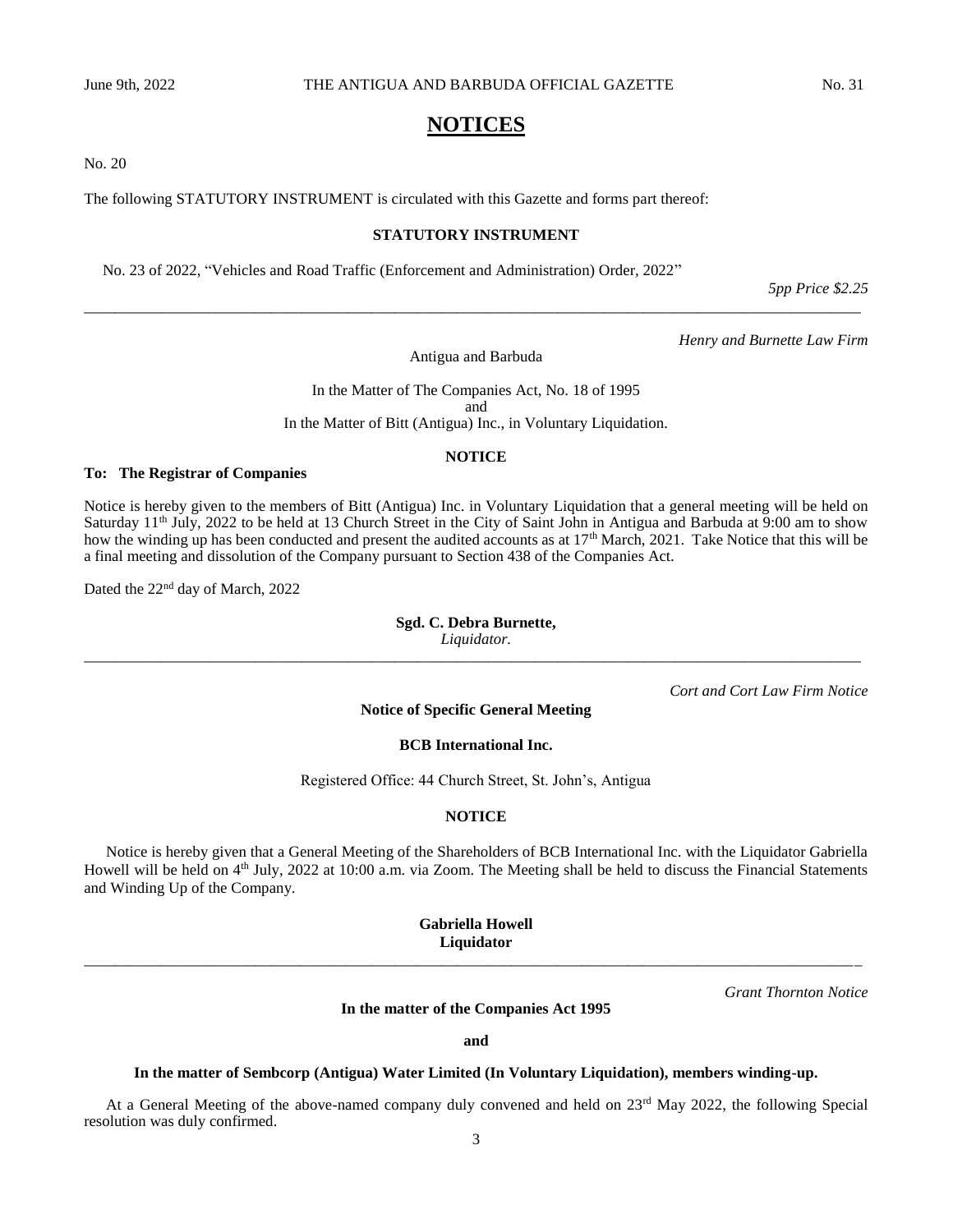RESOLVED that the Company be wound up voluntarily and that Charles W. A. Walwyn and Robert Wilkinson of Grant Thornton, No. 11 Old Parham Road, P.O. Box 1531, St. John's, Antigua be appointed Joint Liquidators for the purpose of such winding-up.

Notice is hereby given that the creditors of the above named company which is being voluntarily wound up, are required, on or before the 1st day of September 2022 to send their names and addresses and the particulars of their debts or claims, to the Joint Liquidators at P.O. Box 1531, St. John's, Antigua, and if so required by notice in writing from the said Joint Liquidators, are to come in and prove their said debts or claims at such time and place as shall be specified in such notice, or in default thereof they will be excluded from the benefits of any distribution made before such debts are proven. Dated this 31<sup>st</sup> day of May 2022.

#### **Charles W. A. Walwyn.**

*Joint Liquidator.*

#### *Financial Services Regulatory Commission Notice*

- **IBC # Name of IBC Corporate Service Provider Incorporation Date** 1. 17545 Western Concord Enterprises Ltd. Corporate & Trust Services (Caribbean) Limited 05/09/2022 2. 17546 LT Group AG Limited Corporate Services Limited 05/18/2022 3. 17547 Midway Capital Ltd. Stacy Richards- Roach 05/19/2022 4. 17548 Randomizer Ltd. O.S Limited 05/11/2022 5. 17549 Amplify Ventures Limited APN Corporate and Management Services Limited 05/19/2022 6. 17550 Perpetual Investments Limited APN Corporate and Management Services Limited 05/19/2022 7. 17551 Innovation Investments Limited APN Corporate and Management Services Limited 05/19/2022 8. 17552 Praxis Trading Limited Fitzgerald Management & Trust Services Inc. 05/25/2022 9. 17553 Exzi Trading Limited 0.S. Limited 0.5/26/2022 10. 17554 Tufu Ltd. O.S. Limited 05/26/2022 11. 17555 Crossfund Inc. O.S. Limited 05/26/2022 12. 17556 TTE Holdings Limited O.S. Limited 05/26/2022 13. 17557 Sugar Magnolia International Inc. Fitzgerald Management & Trust Services Inc. 05/30/2022 14. 17558 Polaris Shipping Company Limited CMT Corporate Services Limited 05/31/2022
- A. Pursuant to Section 9 of the International Business Corporations Act, Cap. 222 of the Revised Laws of Antigua and Barbuda, notice is hereby given that the following entities were incorporated during the month of May, 2022.

*\_\_\_\_\_\_\_\_\_\_\_\_\_\_\_\_\_\_\_\_\_\_\_\_\_\_\_\_\_\_\_\_\_\_\_\_\_\_\_\_\_\_\_\_\_\_\_\_\_\_\_\_\_\_\_\_\_\_\_\_\_\_\_\_\_\_\_\_\_\_\_\_\_\_\_\_\_\_\_\_\_\_\_\_\_\_\_\_\_\_\_\_\_\_\_\_\_\_\_\_*

B. Pursuant to Section 335(6) of the International Business Corporation Act Cap. 222 of the Revised Laws of Antigua and Barbuda, notice is hereby given that the following entities were reinstated during the month of May, 2022.

| IBC # | Name of <b>IBC</b>      | <b>Corporate Service Provider</b> | <b>Reinstatement</b><br>Date |
|-------|-------------------------|-----------------------------------|------------------------------|
| 16510 | Fitzgerald Payments Ltd | AIT Management (2001) Limited     | 05/13/2022                   |

C. Pursuant to Section 292 of the International Business Corporation Act, Cap. 222 of the Revised Laws of Antigua and Barbuda, notice is hereby given that the following entities were dissolved during the month May, 2022.